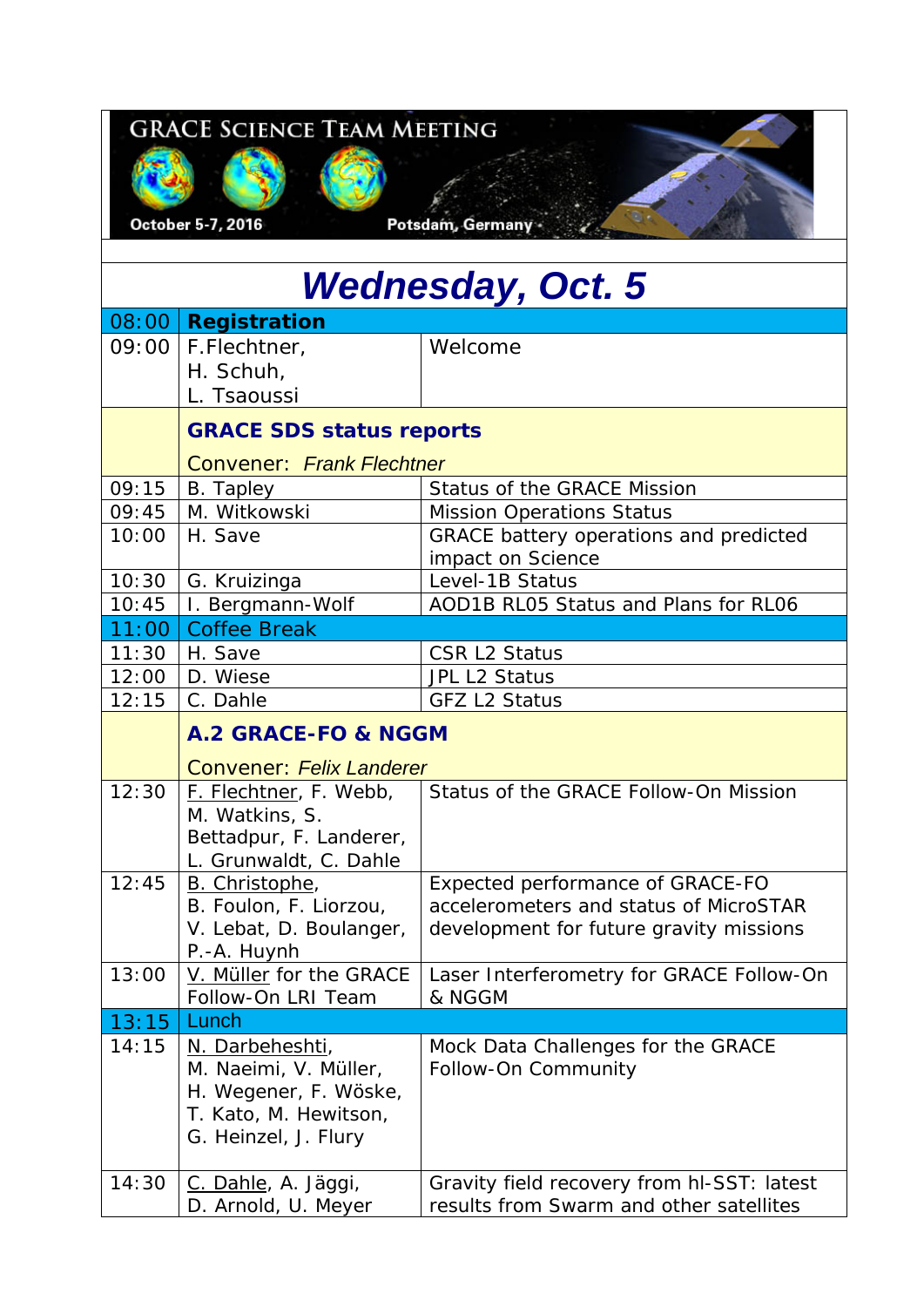| 14:45   | A. Bezděk, J. Sebera,<br>J. Encarnação,<br>J. Klokočník    | Time-variable gravity from GPS tracking of<br>Grace and Swarm                                                        |
|---------|------------------------------------------------------------|----------------------------------------------------------------------------------------------------------------------|
| 15:00   | M. Murböck, T. Gruber,<br>R. Pail, I. Daras                | Earth System Mass Transport Mission 2 -<br>e.motion2                                                                 |
| 15:15   | <b>Coffee Break</b>                                        |                                                                                                                      |
|         | <b>B.5 Multidisciplinary Science</b>                       |                                                                                                                      |
|         | <b>Convener: Carmen Böning</b>                             |                                                                                                                      |
| 15:45   | E. R. Ivins, S. Adhikari                                   | On the Role of GRACE-derived Interannual<br>Hydrosphere/Cryosphere Mass Budgets on<br><b>Modeling Earth Rotation</b> |
| 16:00   | L. V. Zotov,<br>N. S. Sidorenkov,<br>N. A. Chujkova        | Climate change signals and LOD                                                                                       |
| 16:15   | J. Dickey,<br>E. Bidenbach,<br>O. de Viron,<br>F. Landerer | Interannual Signature detected in the<br>Earth's Geocenter                                                           |
| 16:30   | A. Schlicht                                                | Disturbances on accelerometers and the<br>behaviour of a metal shield in a delute<br>plasma                          |
| 16:45   | <b>Poster Session</b>                                      |                                                                                                                      |
| $18:00$ | Ice breaker (until 21:00)                                  |                                                                                                                      |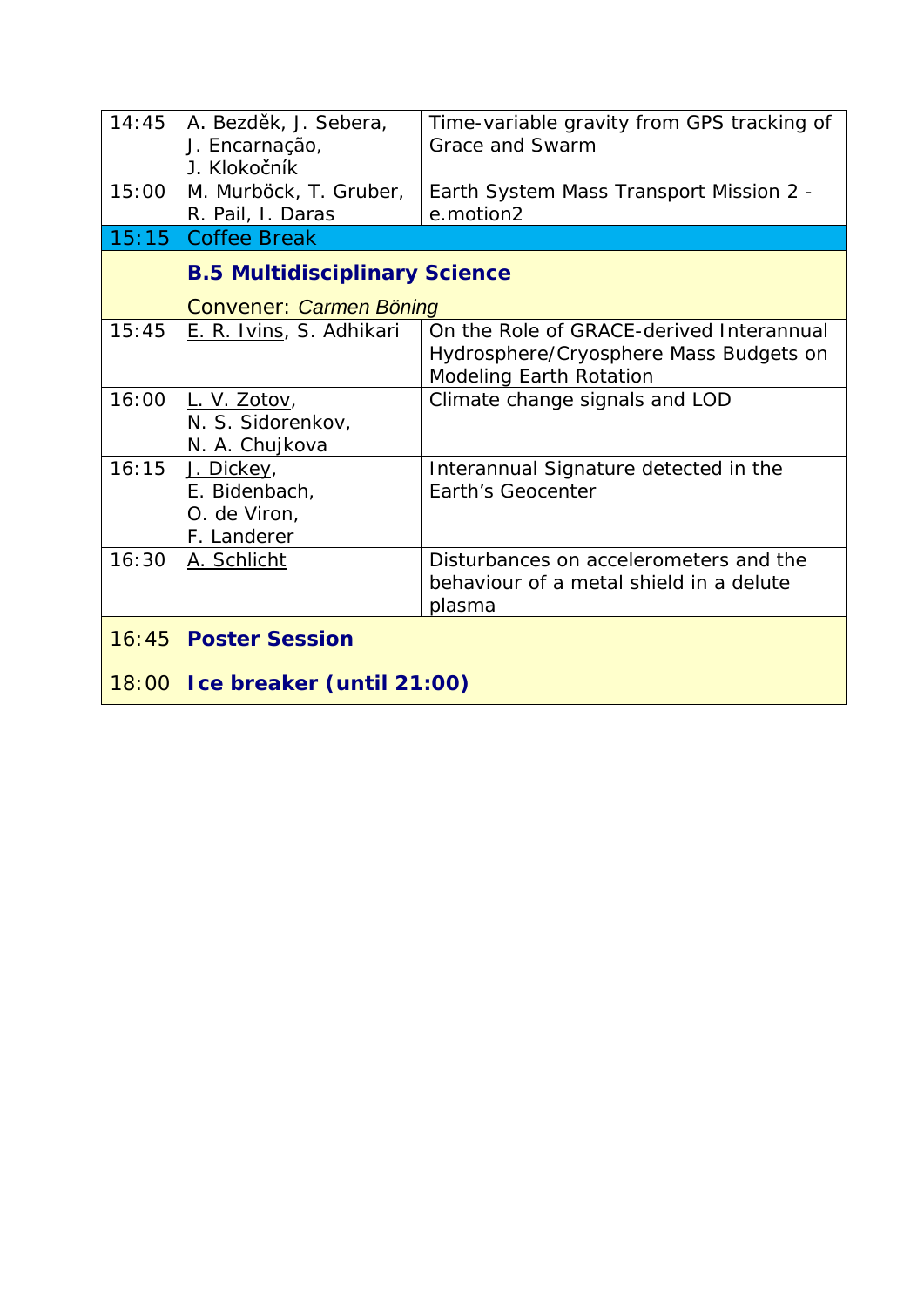| <b>GRACE SCIENCE TEAM MEETING</b><br>Potsdam, Germany -<br>October 5-7, 2016 |                                                                                                                                |                                                                                                                      |
|------------------------------------------------------------------------------|--------------------------------------------------------------------------------------------------------------------------------|----------------------------------------------------------------------------------------------------------------------|
| <b>Thursday, Oct. 6</b>                                                      |                                                                                                                                |                                                                                                                      |
|                                                                              | A.1 Analysis Techniques & Inter-comparisons                                                                                    |                                                                                                                      |
| 09:00                                                                        | <b>Convener: Srinivas Bettadpur</b><br>T. Mayer-Guerr,<br>B. Klinger, A. Kvas,<br>N. Zehentner,<br>M. Ellmer,<br>S. Behzadpour | Insights into the ITSG-Grace2016<br>processing                                                                       |
| 09:15                                                                        | J.-M. Lemoine,<br>R. Biancale,<br>S. Bourgogne,<br>P. Gégout,<br>S. Bruinsma                                                   | <b>CNES/GRGS RL03-v2 solutions</b>                                                                                   |
| 09:30                                                                        | S. B. Luthcke,<br>B. D. Loomis,<br>T. Sabaka,<br>D. D. Rowlands                                                                | NASA GSFC Version 2 Global Mascon<br>Solution                                                                        |
| 09:45                                                                        | B. Klinger,<br>T. Mayer-Gürr                                                                                                   | The role of accelerometer data calibration<br>within the ITSG-Grace2016 release: impact<br>on C20 coefficients       |
| 10:00                                                                        | S. Goswami,<br>J. Flury                                                                                                        | Identification and separation of GRACE<br>sensor errors in range-rate residuals                                      |
| 10:15                                                                        | <u>M. Murböck,</u><br>A. Horvath,<br>R. Pail                                                                                   | Correlation analysis of GRACE gravity field<br>models                                                                |
| 10:30                                                                        | A. Horvath,<br>M. Murböck,<br>R. Pail                                                                                          | <b>GRACE time variable decorrelation filters</b><br>based on monthly covariance information                          |
| 10:45                                                                        | <u>B. D. Loomis,</u><br>S. B. Luthcke                                                                                          | Assessment and calibration of regional<br>mass change solutions from inter-satellite<br>range-acceleration residuals |
| 11:00                                                                        | B. D. Vishwakarma,<br>B. Devaraju,<br>N. Sneeuw                                                                                | Minimizing the signal damage due to<br>filtering of GRACE observed mass changes                                      |

11:15 | Coffee Break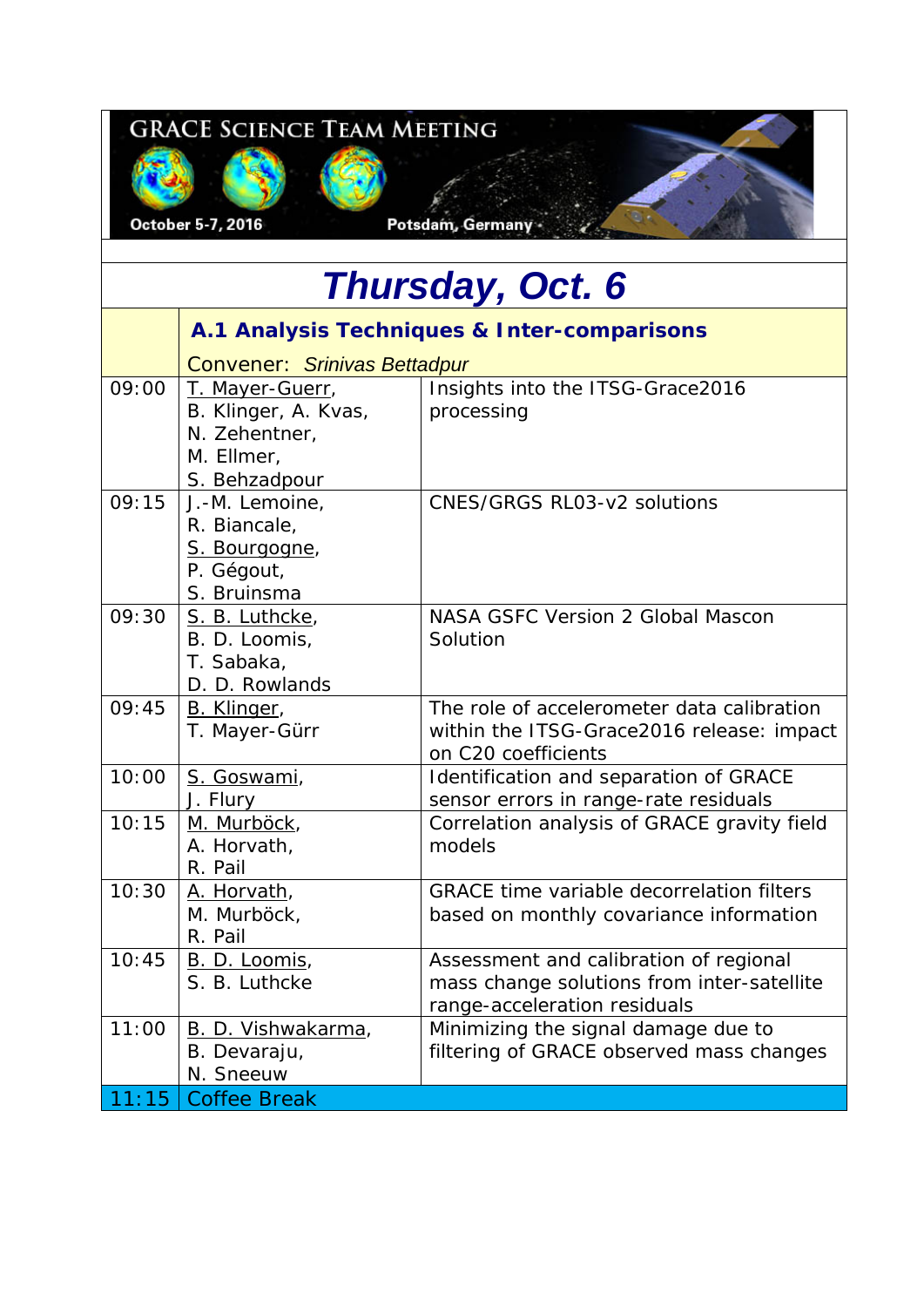|       | <b>B.6 Applications</b>                                                                               |                                                                                                                                     |
|-------|-------------------------------------------------------------------------------------------------------|-------------------------------------------------------------------------------------------------------------------------------------|
|       | <b>Convener: Annette Eicker</b>                                                                       |                                                                                                                                     |
| 11:45 | U. Meyer, Y. Jean,<br>A. Jäggi, A. Susnik,<br>D. Arnold, C. Dahle,<br>T. Mayer-Gürr,<br>J.-M. Lemoine | <b>EGSIEM combinations of GRACE monthly</b><br>gravity fields                                                                       |
| 12:00 | C. Gruber, C. Dahle,<br>K.-H. Neumayer,<br>F. Flechtner                                               | GFZ GRACE solutions offering alternative<br>gridded data products and near real time<br>processing                                  |
| 12:15 | B. Doorn, M. Jasinski,<br>J. T. Reager,<br>M. Srinivasan                                              | The GRACE Missions Applications Plan:<br>Innovative Use of Science Data for Policy,<br>Business, and Management Decision<br>Support |
| 12:30 | M. A. Karegar,<br>T. H. Dixon,<br>E. Forootan, J. Kusche                                              | A new hybrid GRACE-Model estimation of<br>hydrological influences on the GPS derived<br>vertical deformation                        |
| 13:00 | Lunch                                                                                                 |                                                                                                                                     |
|       | <b>B.3 Oceanography</b>                                                                               |                                                                                                                                     |
|       | <b>Convener: Richard Ray</b>                                                                          |                                                                                                                                     |
| 14:00 | F. Landerer, D. Wiese                                                                                 | Updates to the global sea level budget:<br>assessing trends and biases in ocean mass                                                |
| 14:15 | C. Lück, J. Kusche,<br>R. Rietbroek, S. Schön,<br>Le Ren, J. Schröter,<br>A. Androsov, S. Danilov     | Time variable gravity field retrieval from<br>kinematic orbits from the CHAMP and<br><b>SWARM missions</b>                          |
| 14:30 | <u>K. J. Quinn,</u><br>R. M. Ponte                                                                    | Using GRACE to improve estimates of<br>ocean circulation                                                                            |
| 14:45 | R. D. Ray, B. D.<br>Loomis, S. B. Luthcke                                                             | Ocean tide solutions and residuals from<br><b>GRACE</b> range-rate data                                                             |
|       | <b>B.1 Solid Earth Sciences</b><br><b>Convener: Erik Ivins</b>                                        |                                                                                                                                     |
| 15:00 | <u>T. M. Chin,</u><br>C. Abbondanza,<br>R. Gross, X. Wu                                               | Observing global correlations in ground<br>deformation to improve terrestrial<br>reference frame estimation                         |
| 15:15 | <u>S.-C. Han</u>                                                                                      | Daily inversion of regional mass variation<br>from GPS displacement and GRACE<br>gravity: A case study in Australia                 |
| 15:30 | E. R. Ivins, S. Adhikari,<br>E. Larour, T. S. James                                                   | Assessment of Antarctic GIA Models as<br>they affect GRACE and Altimetry: A<br>Treatment within IMBIE-2                             |
| 15:45 | I. Sasgen, S. A. Khan                                                                                 | A revised GIA-prediction for Greenland<br>based on GNET GPS data                                                                    |
| 16:00 | <b>Coffee Break</b>                                                                                   |                                                                                                                                     |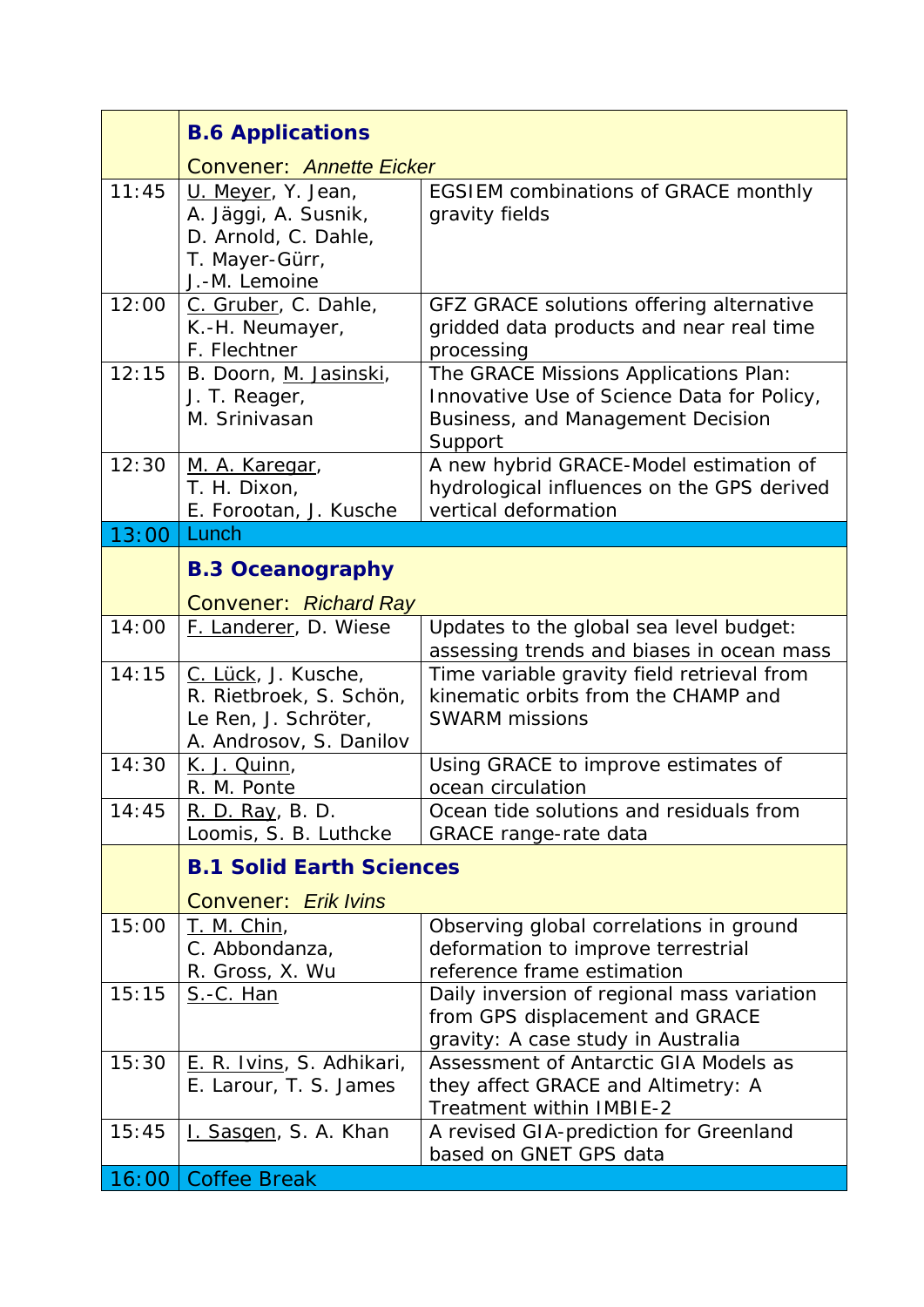|       | <b>B.2 Cryosphere</b>     |                                            |
|-------|---------------------------|--------------------------------------------|
|       | Convener: Ingo Sasgen     |                                            |
| 16:30 | M. Horwath, A. Groh       | The GRACE mass change estimators           |
|       |                           | developed for ESA's CCI ice sheet mass     |
|       |                           | balance products                           |
| 16:45 | M. Bevis, S. A. Khan,     | Observing the deglaciation of Greenland by |
|       | P. Knudsen                | <b>GRACE and GNET GPS</b>                  |
| 17:00 | I. Velicogna, E. Ciraci', | Ice Sheets, glaciers and ice caps mass     |
|       | T. Sutterley,             | balance from GRACE and other data          |
|       | Y. Mohajerani             |                                            |
| 17:15 | R. A. Hardy,              | Atmospheric Errors in GRACE Estimates of   |
|       | R. S. Nerem,              | <b>Ice Sheet Mass Loss</b>                 |
|       | D. N. Wiese               |                                            |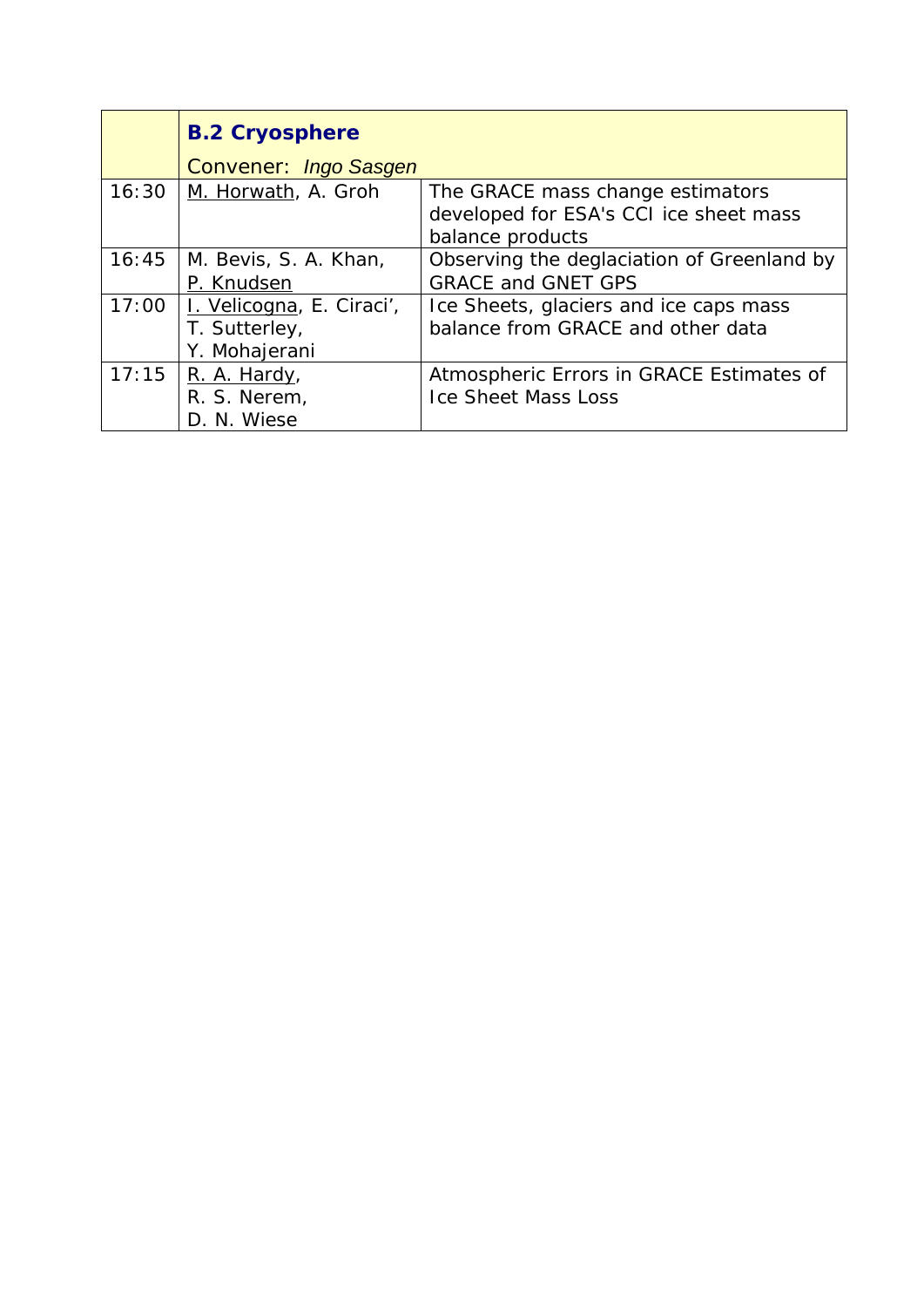| <b>GRACE SCIENCE TEAM MEETING</b><br>October 5-7, 2016<br>Potsdam, Germany |                                                                                                                           |                                                                                                                                                 |
|----------------------------------------------------------------------------|---------------------------------------------------------------------------------------------------------------------------|-------------------------------------------------------------------------------------------------------------------------------------------------|
|                                                                            |                                                                                                                           | Friday, Oct. 7                                                                                                                                  |
|                                                                            | <b>B.4 Hydrology</b>                                                                                                      |                                                                                                                                                 |
|                                                                            | <b>Convener: Andreas Güntner</b>                                                                                          |                                                                                                                                                 |
| 09:00                                                                      | M. Rodell                                                                                                                 | Global Trends in Terrestrial Water Storage<br>from 14 Years of GRACE                                                                            |
| 09:15                                                                      | A. Kvas, B. Klinger,<br>S. Behzadpour,<br>M. Ellmer,<br>N. Zehentner,<br>T. Mayer-Gürr                                    | ITSG-Grace2016 - Daily Gravity Field<br><b>Solutions from GRACE</b>                                                                             |
| 09:30                                                                      | B. T. Gouweleeuw,<br>A. Kvas, C. Gruber,<br>M. Schumacher,<br>T. Mayer-Gürr,<br>F. Flechtner,<br>J. Kusche,<br>A. Güntner | Towards near-real time daily GRACE<br>solutions for global flood and drought<br>monitoring                                                      |
| 09:45                                                                      | J. T. Reager,<br>C. David, A. Trefler,<br>H. Macedo, E. Beighley,<br>J. Famiglietti                                       | Progress in understanding hydrologic<br>flooding using GRACE                                                                                    |
| 10:00                                                                      | J. Kusche, A. Eicker,<br>E. Forootan,<br>A. Springer,<br>L. Longuevergne                                                  | How many years GRACE/GRACE-FO are<br>required to detect whether droughts and<br>floods occur more frequently?                                   |
| 10:15                                                                      | W. Feng<br>L. Longuevergne,<br>J. Kusche, D. Long,<br>M. Zhong, S. Liang,<br>H. Xu                                        | Closing the groundwater storage budget in<br>the North China Plain using GRACE, GPS<br>and InSAR                                                |
| 10:30                                                                      | S. Weyand, L. Sahib,<br>C. Gruber                                                                                         | Groundwater budgeting over deserted area<br>by GRACE, case study in Saudi Arabia                                                                |
| 10:45                                                                      | <b>Coffee Break</b>                                                                                                       |                                                                                                                                                 |
| 11:15                                                                      | B. Forman,<br>J. Wang,<br>M. Girotto,<br>R. H. Reichle,<br>G. De Lannoy,<br>M. Rodell                                     | Towards Year-round Estimation of<br>Terrestrial Water Storage via Multi-sensor<br>Assimilation GRACE/GRACE-FO, AMSR-<br>E/AMSR-2, SMOS and SMAP |